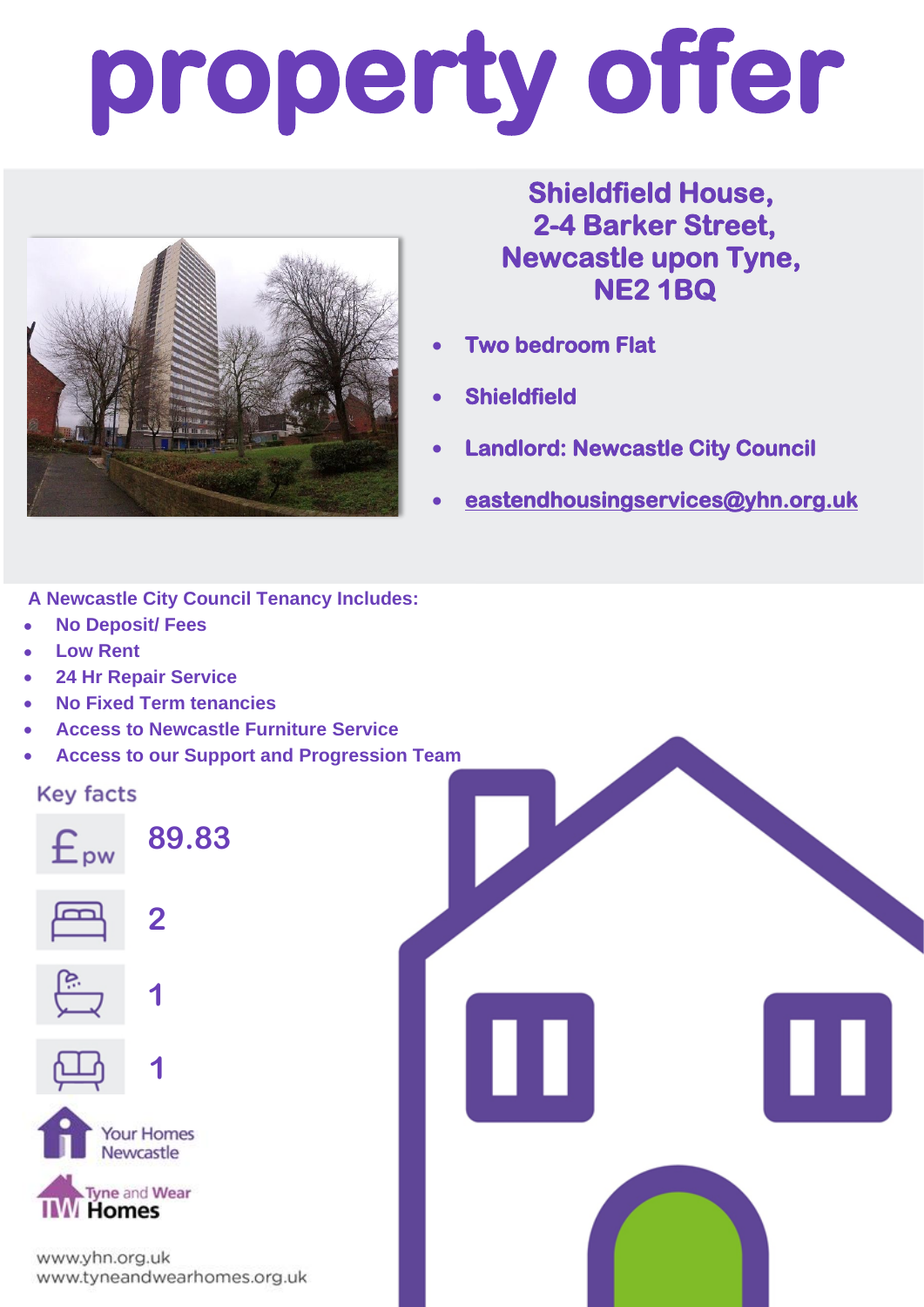# **the property**





**Similar Image**



### **Shieldfield House, 2-4 Barker St, Newcastle upon Tyne, NE2 1BQ**

YHN are pleased to offer this **TWO BEDROOM APARTMENT** in the popular **SHIELDFIELD** area **exclusively for applicants over 50.**

This property comprises of:

- Secure by design front door.
- Welcoming entrance hallway.
- Spacious living room with electric feature fire.
- Modern Kitchen with matching wall and base units, and co-ordinating worktops.
- Two bright and spacious double bedrooms.
- Bathroom with bath, wash hand basin.
- Separate W/C.

The property benefits from:

- Double glazed windows
- Economy 7 storage heating
- Secure communal door entry system
- 24hr CCTV Monitoring
- Daily caretaking service
- Ideal for households requiring 1- 2 bedrooms, subject to affordability to under-occupy.
- **Similar Image Similar Similar Strategies Similar Image Similar Strategies Similar Similar Strategies Similar Strategies Similar Strategies Similar Strategies Similar Strategies Strategies Strategies**

#### **Key facts**



**Tyne and Wear Homes** 

www.yhn.org.uk www.tyneandwearhomes.org.uk

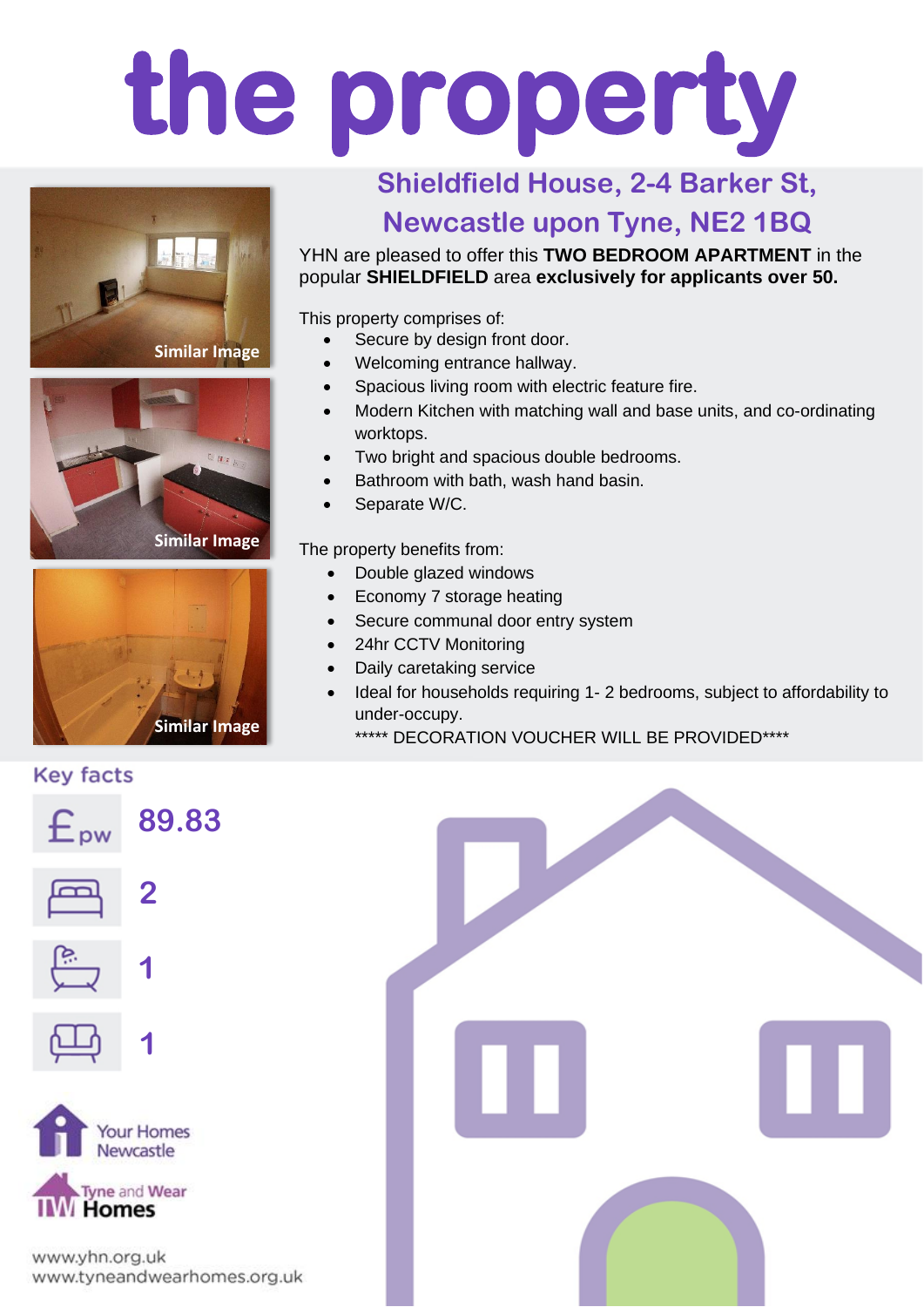## **the area**



## **Shieldfield House, 2-4 Barker St, Newcastle upon Tyne, NE2 1BQ**

**SHIELDFIELD** is a very popular, sought after location minutes from the centre of the City of Newcastle upon Tyne.

The Location of this property offers:

- Local shops & Tesco & Sainsburys supermarkets can be found minutes away.
- The vibrant Newcastle City centre with a large selection of major retail shops, bars, restaurants, leisure experiences and major transport links is a 5 minute walk away
- Regular local bus routes offering access across the region including the City centre run every 10-15 minutes from Shield Street & Portland Road
- Manors Metro Station is on the doorstep.
- The Ouseburn Cultural Quarter is a short 15 minute stroll away, where there are always activities, exhibitions and festivals to attend, as well as a range of good traditional pubs and eateries.
- Shields Road/Heaton Road where you will find a mix of local & bespoke shops, bars & cafes is a 10 walk away.